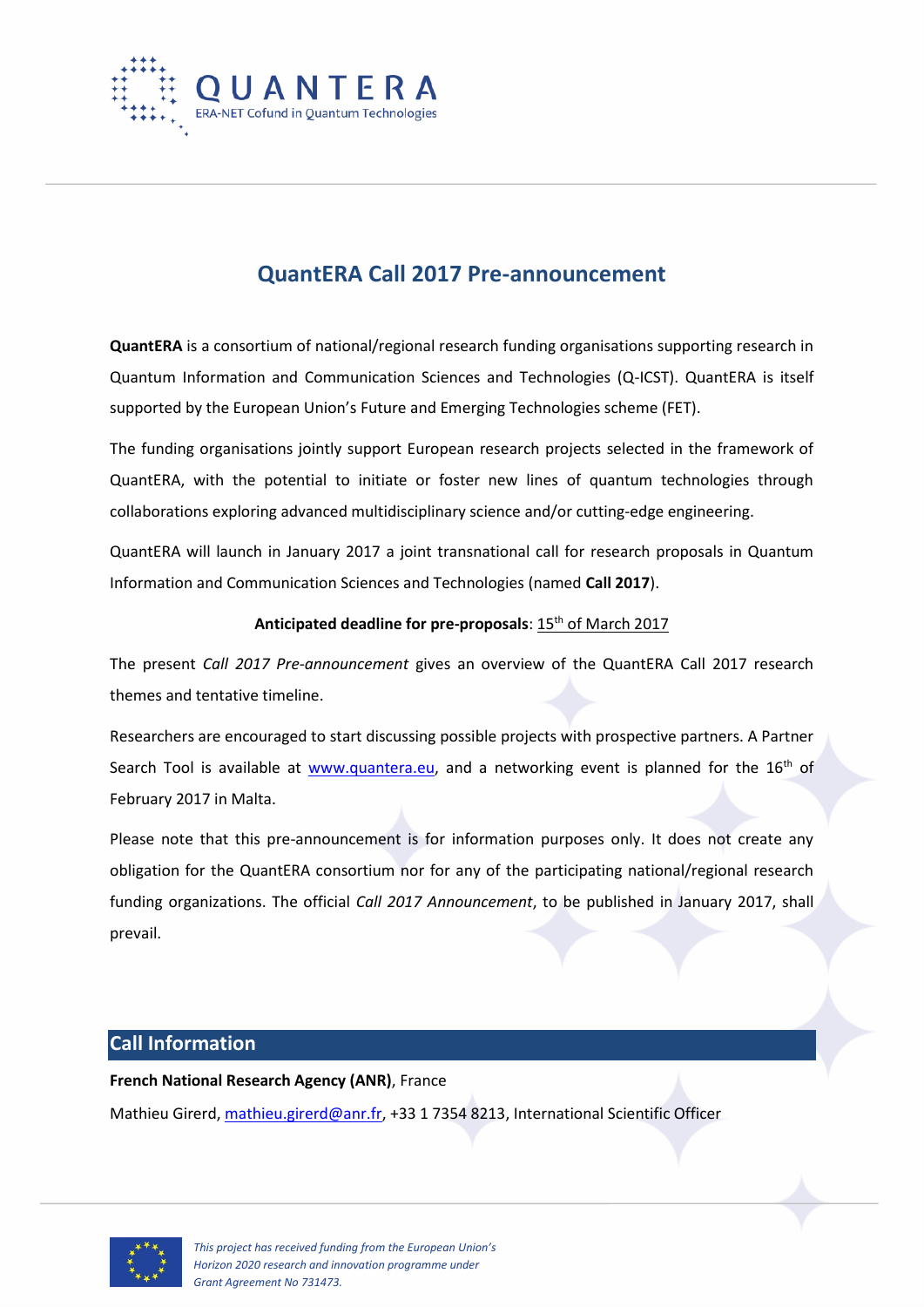

# **Call 2017 Key Facts & Figures**

| Scope:                                          | Information<br>and Communication Sciences<br>Quantum<br>and<br>Technologies (Q-ICST)                                                                                                                                                 |
|-------------------------------------------------|--------------------------------------------------------------------------------------------------------------------------------------------------------------------------------------------------------------------------------------|
| Maximum call budget: 34 M€                      |                                                                                                                                                                                                                                      |
| International consortium:                       | The project consortia must have a minimum of 3 partners<br>requesting funding in at least 3 of the following countries:<br>AT, BE, BG, CH, CZ, DE, DK, ES, FI, FR, GR, HU, IE, IL, IT, LV, NL, NO,<br>PL, PT, RO, SK, SE, SI, TR, UK |
| Standard consortium size: Three to six partners |                                                                                                                                                                                                                                      |
| Evaluation:                                     | Pre- and full proposals are evaluated based on criteria of <i>Excellence</i> ,<br>Impact, and Quality and efficiency of the implementation                                                                                           |
| National/Regional eligibility for<br>funding:   | Each partner must fulfil the conditions of the national/regional<br>research funding organisation (to be described in the Call<br>Announcement annex)                                                                                |

## **Tentative Timeline**

| January 2017 Call publication                                                   |
|---------------------------------------------------------------------------------|
| 15 <sup>th</sup> of March 2017, 17:00 CET Deadline for pre-proposal submission  |
| Early May 2017 Notification of accepted pre-proposals to submit a full proposal |
| 30 <sup>th</sup> of June 2017, 17:00 CET Deadline for full proposal submission  |
| October 2017 Notification of accepted proposals                                 |
| Early 2018 Start date for accepted projects                                     |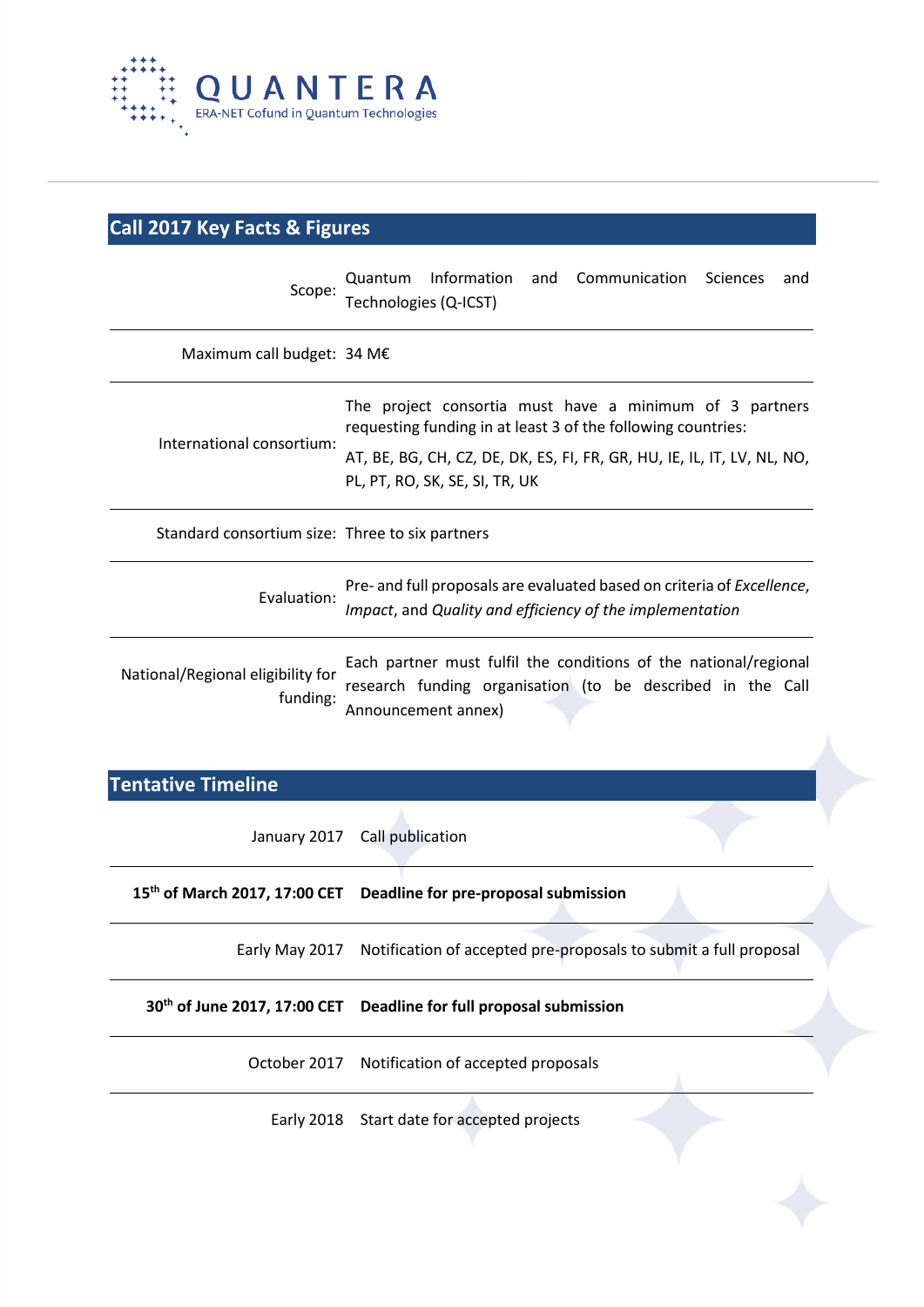

## **Participating Countries**

The list of countries and funding organisations which have shown preliminary interest in participating in the Call 2017 is provided below.

| <b>Nb</b>      | <b>Country</b>  | <b>Institution</b> | <b>Contact Person</b>                                   |
|----------------|-----------------|--------------------|---------------------------------------------------------|
| $\mathbf{1}$   | Austria         | <b>FWF</b>         | stefan.uttenthaler@fwf.ac.at                            |
| $\overline{2}$ | Belgium         | <b>FNRS</b>        | florence.quist@frs-fnrs.be; joel.groeneveld@frs-fnrs.be |
| 3              | Belgium         | <b>FWO</b>         | alain.deleener@fwo.be; eranet@fwo.be                    |
| 4              | <b>Bulgaria</b> | <b>NBSF</b>        | ohgv@chem.uni-sofia.bg                                  |
| 5              | Czech Republic  | <b>MEYS</b>        | monika.kocmanova@msmt.cz                                |
| 6              | <b>Denmark</b>  | <b>IFD</b>         | michael.hansen@innofond.dk                              |
| $\overline{7}$ | Finland         | <b>AKA</b>         | jukka.tanskanen@aka.fi                                  |
| 8              | France          | <b>ANR</b>         | mathieu.girerd@anr.fr                                   |
| 9              | Germany         | BMBF, VDI/TZ       | krug@vdi.de                                             |
| 10             | Greece          | <b>GSRT</b>        | mkoutr@gsrt.gr                                          |
| 11             | Hungary         | <b>NKFIH</b>       | edina.nemeth@nkfih.gov.hu                               |
| 12             | Ireland         | <b>SFI</b>         | h2020@sfi.ie                                            |
| 13             | Israel          | <b>MATIMOP</b>     | hadas@iserd.org.il                                      |
| 14             | Italy           | <b>MIUR</b>        | giorgio.carpino@miur.it; aldo.covello@miur.it           |
| 15             | Italy           | <b>CNR</b>         | info.quantera@cnr.it                                    |
| 16             | Latvia          | <b>VIAA</b>        | juris.balodis@viaa.gov.lv                               |
| 17             | The Netherlands | <b>FOM</b>         | michiel.van.den.hout@fom.nl; m.vandenhout@nwo.nl        |
| 18             | Norway          | <b>RCN</b>         | psma@rcn.no                                             |
| 19             | Poland          | <b>NCN</b>         | marlena.wosiak@ncn.gov.pl                               |
| 20             | Poland          | <b>NCBR</b>        | michal.chomczyk@ncbr.gov.pl                             |
| 21             | Portugal        | <b>FCT</b>         | rui.durao@fct.pt                                        |
| 22             | Romania         | <b>UEFISCDI</b>    | nicoleta.dumitrache@uefiscdi.ro                         |
| 23             | Slovakia        | <b>SAS</b>         | barancik@up.upsav.sk                                    |
| 24             | Slovenia        | <b>MIZS</b>        | andrej.ograjensek@gov.si                                |
| 25             | Spain           | <b>MINECO</b>      | era-ict@mineco.es                                       |
| 26             | Sweden          | <b>VR</b>          | tomas.andersson@vr.se                                   |
| 27             | Switzerland     | <b>SNSF</b>        | quantera@snf.ch                                         |
| 28             | Turkey          | <b>TUBITAK</b>     | ncpict@tubitak.gov.tr                                   |
| 29             | United Kingdom  | <b>EPSRC</b>       | richard.gunn@epsrc.ac.uk                                |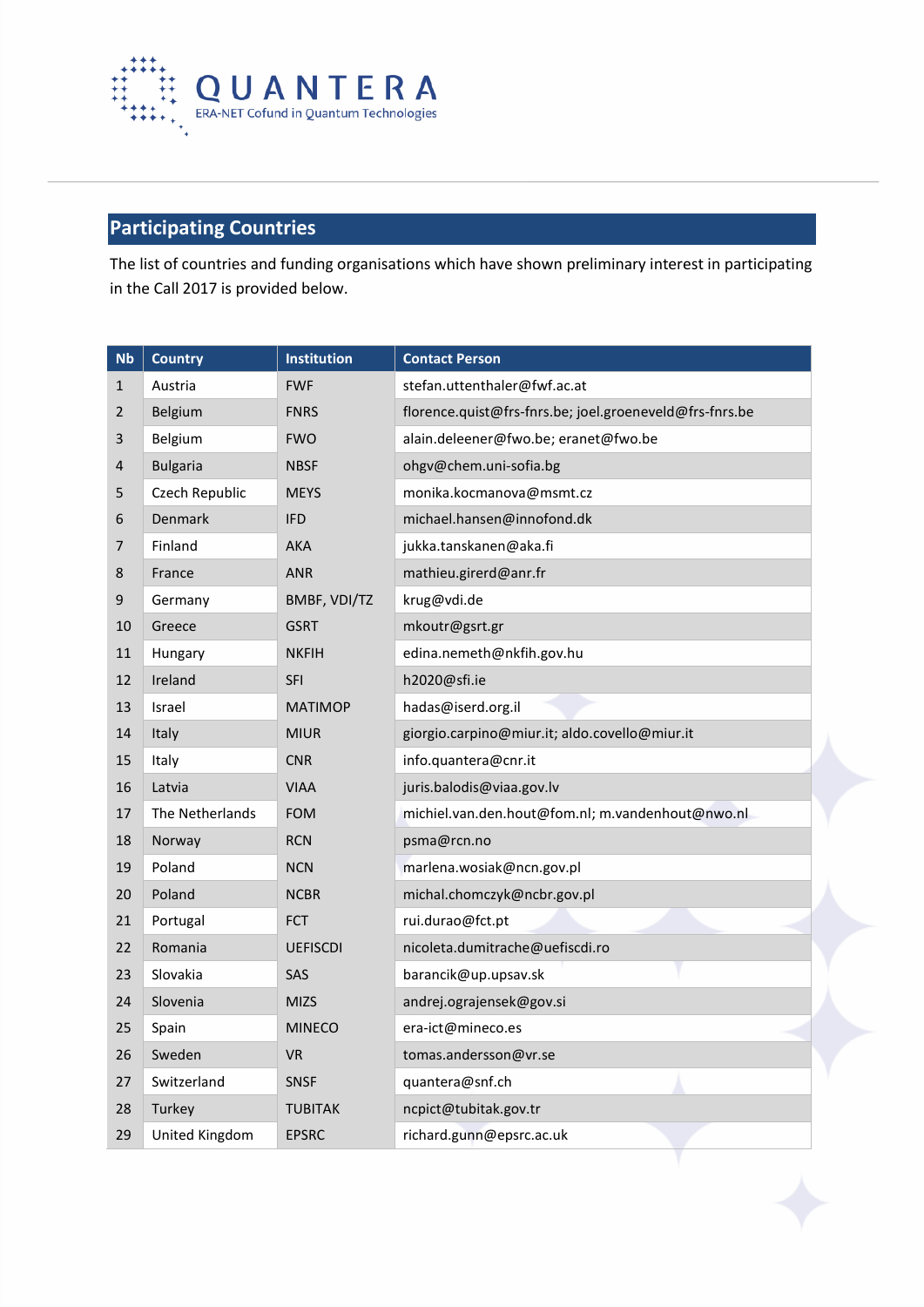

#### **Research Targeted in the Call**

The QuantERA consortium has created a common funding instrument to support European research consortia that engage in long-term research in the area of Quantum Information and Communication Sciences and Technologies (Q-ICST). Through this instrument, the national/regional research funding organisations of the QuantERA consortium support and join the European Union's Future and Emerging Technologies (FET) agenda. By coordinating their efforts, they can support more diverse research communities, who are able to tackle the most challenging and novel research directions.

Submitted proposals should be of a FET-like nature<sup>1</sup> and contribute to the development of the European research. The transformative research done in QuantERA should explore collaborative advanced multidisciplinary science and/or cutting-edge engineering with the potential to initiate or foster new lines of quantum technologies and help Europe grasp leadership early on in those promising future technology areas.

QuantERA aims at spreading research excellence in the whole European Research Area. Therefore, proposal consortia are encouraged to include partners from the **widening countries** participating in the call: Bulgaria, Czech Republic, Hungary, Latvia, Poland, Portugal, Romania, Slovakia, Slovenia, and Turkey.

#### *Target Outcomes*

Funded projects are expected to address one or more of the following areas:

#### **1. Quantum communication**

Methods/tools/strategies to deal with the issues of distance, reliability, efficiencies, robustness and security in quantum communication; novel protocols for multipartite quantum communication; quantum memory and quantum repeater concepts.

Novel photonic sources for quantum information and quantum communication, coherent transduction of quantum states between different physical systems; integrated quantum photonics; quantum communication embedded in optical telecommunications systems; other communication protocols with functionality enhanced by quantum effects.

#### **2. Quantum simulation**

Platforms for quantum simulation; development of new measurement and control techniques and of strategies for the verification of quantum simulations.

Applications of quantum simulations to condensed matter, chemistry, thermodynamics, biology, highenergy physics, quantum field theories, quantum gravity, cosmology and other fields.

#### **3. Quantum computation**

Development of devices to realise multiqubit algorithms; demonstration and optimization of error correction codes; interfaces between quantum computers and communication systems.

Development of novel quantum algorithms; demonstration of quantum speed-up; new architectures for quantum computation.

 $\overline{a}$ 

<sup>1</sup> See 'FET Gatekeepers' p. 7 at

[http://ec.europa.eu/research/participants/data/ref/h2020/wp/2016\\_2017/main/h2020-wp1617-fet\\_en.pdf](http://ec.europa.eu/research/participants/data/ref/h2020/wp/2016_2017/main/h2020-wp1617-fet_en.pdf)